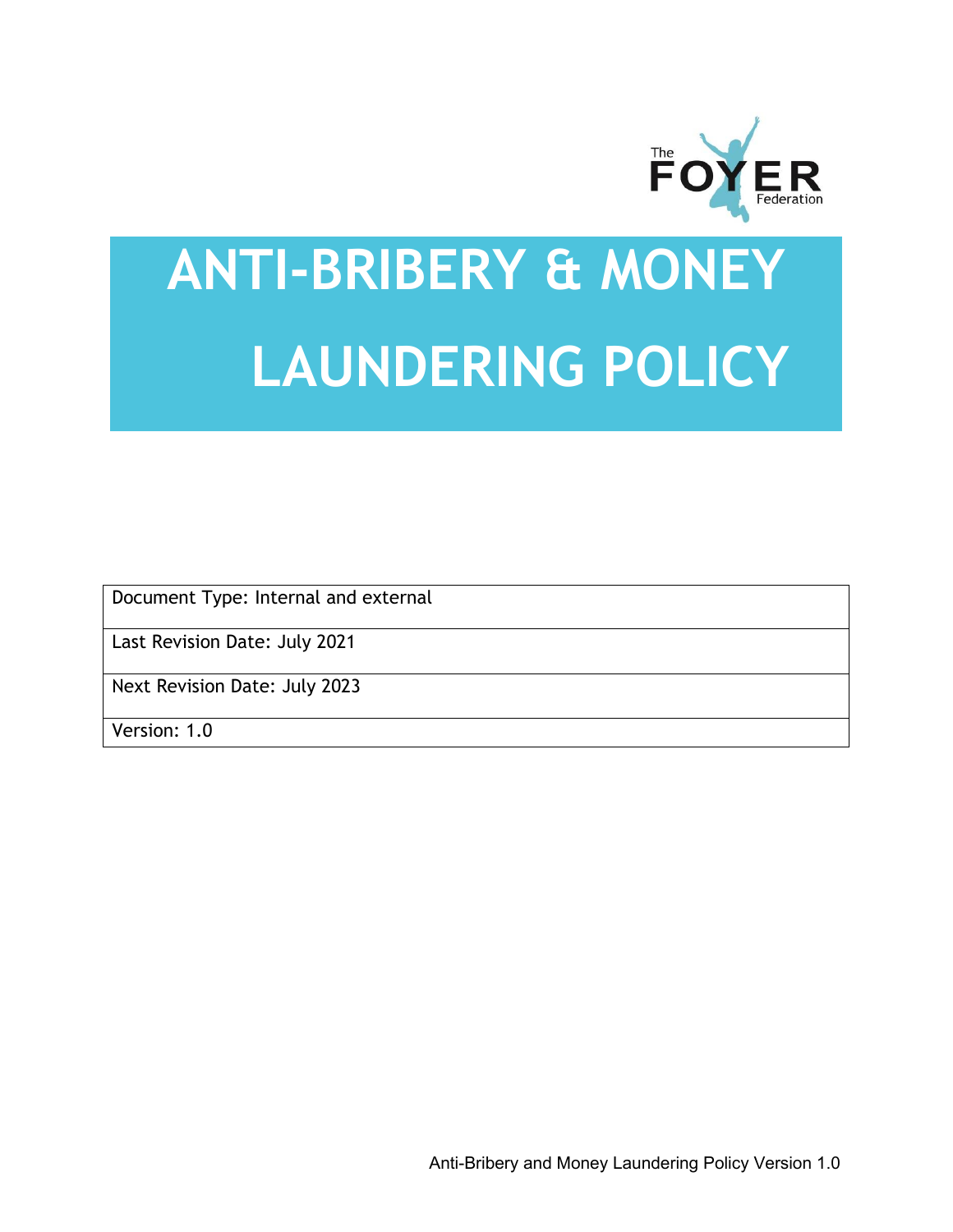The Foyer Federation is committed to implementing and enforcing effective systems to counter bribery. Therefore, it is the Foyer Federation's policy to conduct all aspects of its business in an honest and ethical manner at all times.

Under UK law (UK Bribery Act 2010), bribery and corruption is punishable for individuals by up to ten years imprisonment. If the Foyer Federation is found to have taken part in the corruption or lacks adequate procedures to prevent Bribery, it could face an unlimited fine and be excluded from tendering for Government contracts.

To comply with UK Government Money Laundering Regulations, the Foyer Federation must ensure that appropriate 'customer due diligence' measures to check that all customers are who they say they are.

An organisation must also put in place internal controls and monitoring systems. The nature of these controls will depend on the size and complexity of the business, including the number of customers it has and the number and type of products and services it provides.

Customer due diligence means taking steps to identify customers and checking they are who they say they are. In practice, as the Foyer Federation customer base is primarily made up of organisations rather than individuals, this means confirming the organisation existence as a registered company (through companies House) or charity (through the Charity Commission) and ensuring that a record is kept of all details (including customer name and contact information).

It may also be necessary to identify the 'beneficial owner' in certain situations. This may be because someone else is acting on behalf of another person in a particular transaction, or it may be because you need to establish the ownership structure of a company, partnership or trust.

# **Additional resources:**

- Bribery Act 2010, quick start guide: http://www.justice.gov.uk/downloads/legislation/briberyact-2010-quick-start-guide.pdf
- UK Government money laundering regulations: https://www.gov.uk/guidance/moneylaundering-regulations-your-responsibilities

# **Policy**

The aim of this policy is to help the Foyer Federation act in accordance with the Bribery Act 2010, maintain the highest possible standards of business practice, and advise individuals of the Foyer Federation's "zero-tolerance" to bribery.

In addition, this policy aims to ensure that appropriate due diligences is undertaken to identify customers and that payment is not accepted from any organisation suspected of money laundering or terrorist activities.

This policy applies to all permanent and fixed-term staff employed by the Foyer Federation, and any contractors, consultants or other persons acting under or on behalf of the Foyer Federation.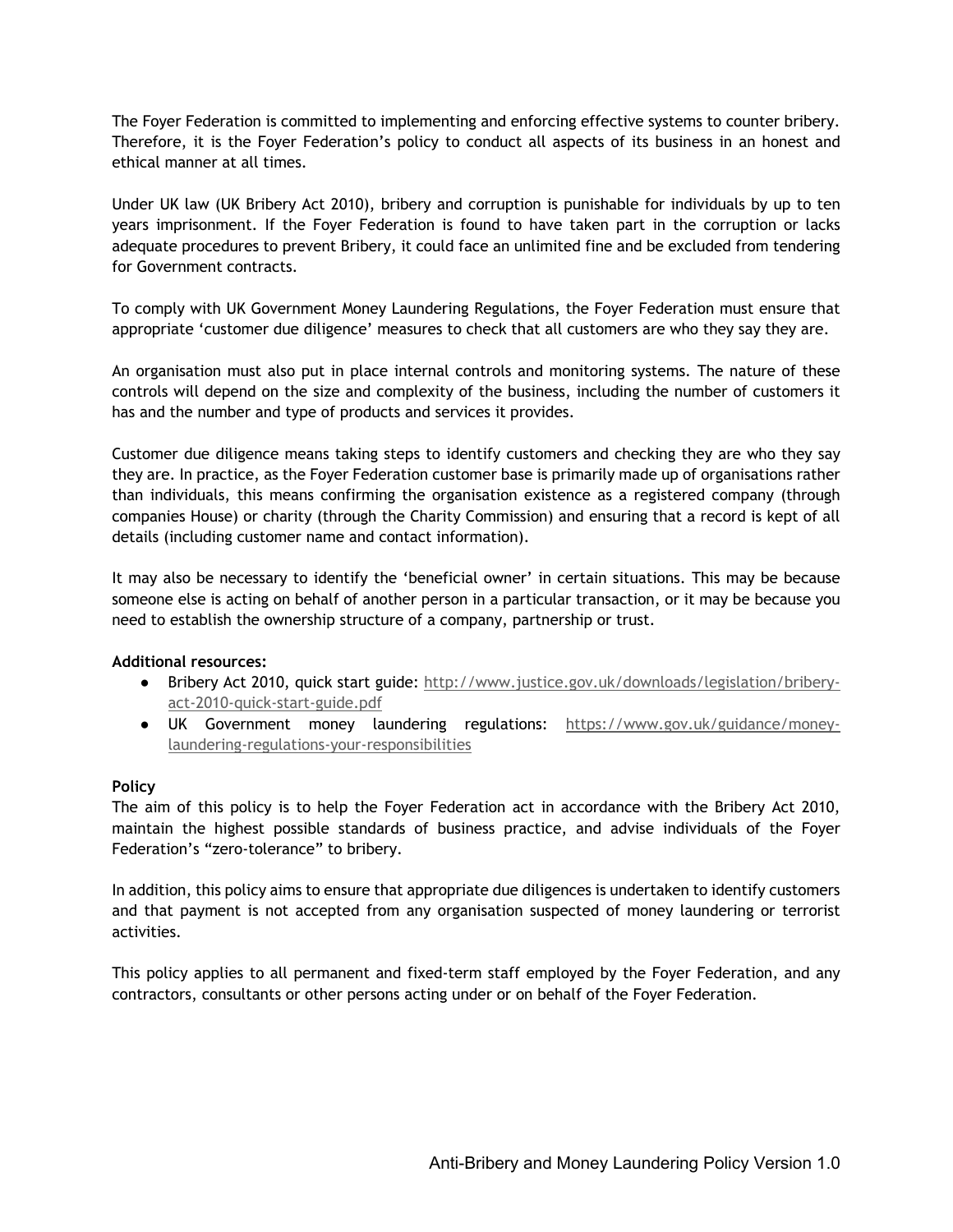# **The Foyer Federation Responsibility**

The Foyer Federation will:

- Keep appropriate internal records that will evidence the business reason for making any payments to third parties – accounts are currently tracked using Xero and records are kept for a minimum 7 years.
- Encourage employees to raise concerns about any issue or suspicion of malpractice at the earliest possible stage.
- See that anyone raising a concern about bribery will not suffer any detriment as a result, even if they turn out to be mistaken.
- Apply customer due diligence measures
	- when establishing a business relationship
	- when carrying out an 'occasional transaction' worth £15,000 or more
	- when suspecting money laundering or terrorist financing
	- when there are doubts about a customer's identification information that has been previously obtained
	- when necessary for existing customers for example if their circumstances change

The Foyer Federation will not:

- Make contributions of any kind with the purpose of gaining any commercial advantage.
- Provide gifts or hospitality with the intention of persuading anyone to act improperly, or to influence a public official in the performance of their duties.
- Make, or accept, "kickbacks" of any kind.
- Conduct business with un-verified clients, nor will it accept payment from any organisation suspected of money laundering or terrorist activity.

# **Employee Responsibility**

Employees at the Foyer Federation must not:

- Accept any financial or other reward from any person in return for providing some favour.
- Request a financial or other reward from any person in return for providing some favour.
- Offer any financial or other reward from any person in return for providing some favour.
- Conduct business with or accept payment from any unverified customers.

# **Non- Compliance**

All employees have a role to play in enforcing the policy and are required to deal with any observed or reported breaches. Should employees feel apprehensive about their own safety in regard to addressing any breach, they should seek senior management support.

Failure to comply with this policy may lead to a lack of clarity over job role, learning needs or expected standards of performance, resulting in reduced effectiveness or efficiency, underperformance and putting service delivery at risk.

Any member of staff refusing to observe the policy will be liable to disciplinary action in accordance with the Foyer Federation's Disciplinary Policy up to and including dismissal.

# **Implementation of the Policy**

Overall responsibility for policy implementation and review rests with the Foyer Federation senior management. However, all employees are required to adhere to and support the implementation of the policy. The Foyer Federation will inform all existing employees about this policy and their role in the